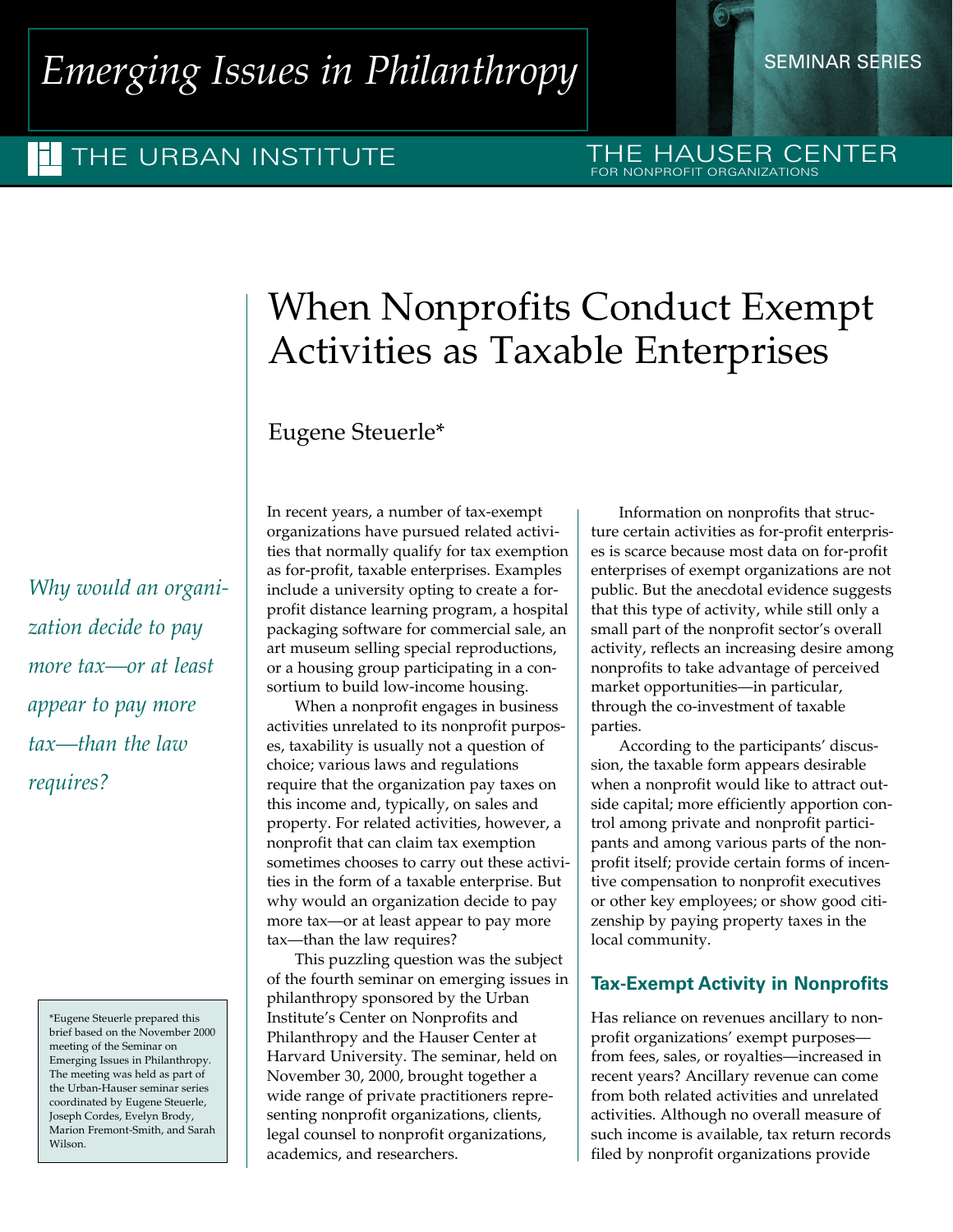some insight into their taxable activities. In a panel of 6,000 nonprofit organizations that filed IRS Form 990 returns in 1993 and 1998,<sup>1</sup> the number of taxable subsidiaries grew by more than 50 percent—from 1,449 in 1993 to 2,244 in 1998. Nonprofit organizations with one or more taxable subsidiaries also increased 35 percent, from 980 in 1993 to 1,324 in 1998.

Over the same period, median ownership in a taxable subsidiary among the 6,000 nonprofits dropped from about 90 percent in 1993 to about 50 percent in 1998. This drop, given the rise in taxable subsidiaries, suggests that the number of partners to such activities has increased. In dollar terms, the most material shift has been in income from the "related income" to "unrelated, excluded" category—probably as a result of increased royalties. By contrast, the level of unrelated, taxable income has not changed very much; indeed, about a third of organizations reported net taxable losses, implying that nonprofit organizations classify income and expenses in a way that keeps the amount of tax on unrelated income quite small.

Still, commercial income for nonprofits as a whole has increased in terms of absolute dollars. In a panel of 130,000 organizations that filed IRS Form 990 returns in both 1993 and 1998,<sup>2</sup> 66 percent reported an increase in the amount of commercial income. The increase was most prevalent among higher education organizations and hospitals; commercial income rose in three out of four of these types of organizations.

Much of that increase may reflect greater sales of related services within the exempt part of the organization, but we have no way of knowing for sure. The growth in commercial

revenue may simply reflect the rapidly expanding health sector, which generates a sizable share of its revenues from hospital fees for service. It would not be surprising, however, if growth in program revenue and growth in nonexempt revenue were strongly correlated over time, since both types of revenue generally come from the sale of goods and services.

#### **Taxable Activity: Well Considered and Diverse**

Panelists concluded that most activities undertaken as taxable by nonprofits appear to be well planned and designed to meet a definite purpose. Beyond this common feature, the taxable activity of nonprofits varies considerably and can take many forms, including limited liability companies, partnerships, trusts, or corporations. Participants named several types of activities that have been pursued under a for-profit structure:

- *Low-income housing* (e.g., a community development corporation engaging in a consortium to build the housing).
- *Other rental housing* (e.g., a nonprofit with large property ownership in a community).
- *Distance learning and executive education* (e.g., a university capitalizing on what it already does).
- *Biotechnology* (e.g., a nonprofit research organization engaging in a venture with a profit-making research organization).
- *Business incubators* (e.g., a startup software company flowing out of a health or educational organization).
- *Information systems* (e.g., diseasemanagement software developed

by a large health system to be spun off).

■ *Dot-coms* (e.g., a sales operation conducted by commercial businesses for dot-orgs, museum stores, and other nonprofits, often with a percentage of the sales going to the nonprofit).

#### **The Search for For-Profit Partners**

Participants identified several reasons for adopting a taxable entity. Often, such initiatives are designed to acquire the expertise of, and coordinate activities with, a particular for-profit partner. The presence of a business partner does not require that a nonprofit give up exemption for the activity in question; the organization usually makes that choice.

Often, the decision to acquire a nonexempt partner is a matter of convenience and will have little effect on the overall activity of both parties. As one panelist observed, "Nonprofits often resist furthering their core mission…through a taxable entity, and the for-profit participant probably doesn't want to learn too much about the nonprofit world."

Panelists described several reasons why nonprofits sometimes forgo tax-exempt status:

*To raise financial capital or gain access to human capital.* For enterprises that require a great deal of start-up risk capital, a nonprofit may want to lay off the cost of developing programs to a for-profit partner in exchange for giving up a share of the resulting revenues. By creating or partnering with a for-profit entity, a nonprofit can allocate shares of ownership relatively easily. The pure for-profit form also helps minimize the risk that profits will be siphoned off or used to subsidize another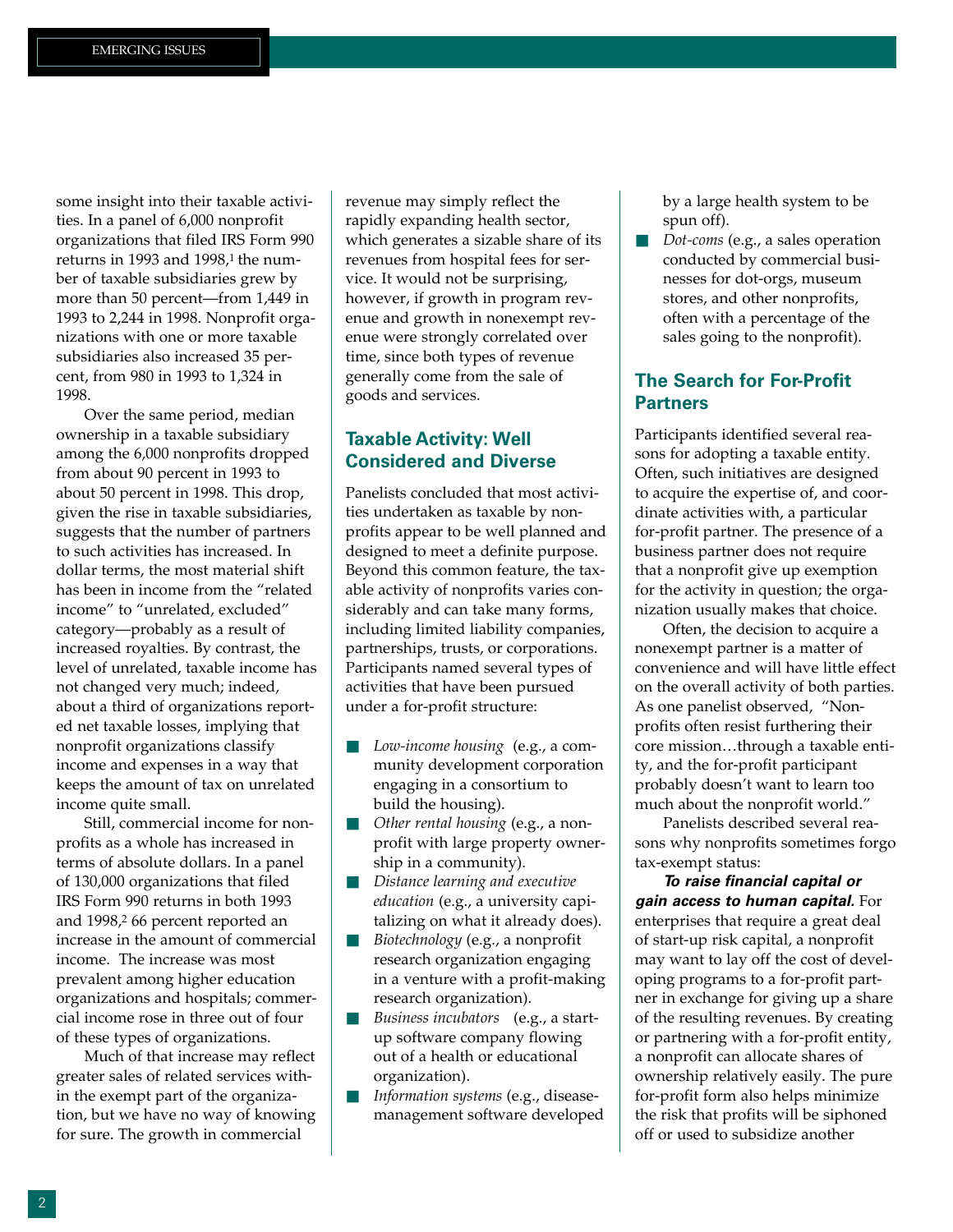group (e.g., a nonprofit-related organization). To the for-profit partners, taxable status increases the likelihood that management of the activity will be directed toward maximizing profit.

Participants pointed out that in some cases, such as electronic commerce, a business initiative might be taken more seriously if organized as a for-profit activity. Such partnering seems especially fruitful when the nonprofit does not have the necessary internal business expertise to ensure the initiative's success. One panelist noted that a for-profit partner can add a dose of pragmatism to a business plan: "A nonprofit's projections of profitability—like Ambrose Bierce's definition of remarriage in *The Devil's Dictionary*—represent the triumph of hope over experience. By contrast, venture capitalists are particularly realistic."

*To cash in and sell a new venture.* A clearly separate for-profit venture (especially one that begins as a partnership with one or more for-profit organizations) may be easier to sell successfully in the open market. For example, some ventures may create attractive short-term opportunities. Running an enterprise for decades, however, is not always in the longterm interest of the nonprofit organization as a whole. Thus, a nonprofit might raise capital, act as a partner or shareholder for a short time, and then sell the venture. Even when a new venture is pursued as a for-profit activity, the tax consequences of investing in it are often minimal for two reasons:

When an organization expects most income to come in the form of future capital gains, the venture's early net operating income often will be negative or very small and require minimal to no

income tax payments. In general, a tax-exempt organization's sales of capital shares are not subject to tax. Another possibility is to structure any income generated during the start-up phase as royalty payments, which are deductible by the enterprise and nontaxable to the exempt recipient. In effect, then, operation as a for-profit subsidiary would leave most of the nonprofit's returns tax-exempt.

■ A nonprofit might develop a product for internal purposes that has large initial costs but potential external application (e.g., a large health care organization develops fee-tracking software). If development costs can be pushed into a for-profit subsidiary, these costs can then be written off against taxable income rather than simply reported as an expense incurred by the nonprofit.

*To address tax aspects of the activity itself.* In joint ventures between exempt and taxable participants, an important IRS concern is that impermissible private benefit might result. Accordingly, the IRS carefully screens such joint ventures and looks for evidence that the exempt participant controls the enterprise in a way that protects its primary exempt purpose. In some transactions, before giving clearance the IRS calls upon the exempt organization to make a guarantee, such as meeting an environmental condition or dedicating a percentage of revenues to services to low-income individuals.

Using a taxable vehicle for the nonprofit's investment can eliminate the need for such close scrutiny, although it raises other problematic issues. In particular, for-profit initiatives often raise questions about how expenses are allocated between partners and about compensation paid to staff with dual employment.

In addition, recent changes to the tax laws limit a nonprofit's ability to exclude certain income. Under the revised law, a tax-exempt organization must report as income all interest, rents, and royalties paid by taxable subsidiaries in which it directly or indirectly owns more than a 50 percent stake. Thus, economically equivalent transactions can produce different tax results. For example, to exclude royalties from licensing arrangements, the nonprofit must take a passive role and let the for-profit partner regulate the activity. By contrast, to exclude income from a joint venture with a taxable partner, the nonprofit must retain control over the activity.

*To simplify tax filing for certain activities.* For initiatives that are financed by commercial or similar revenue, a nonprofit may be subject to unrelated business income tax (UBIT). For example, some organizations finance Web sites or television activities with advertising revenues. By setting up taxable affiliates or subsidiaries, a nonprofit can simplify accounting procedures and steer clear of UBIT requirements. Moreover, the tax consequences are sometimes favorable when expenses can be allocated to an affiliate.

*To make payments in lieu of taxes.* Nonprofit organizations that own large amounts of commercial or residential real estate typically try to maintain good relations with the local governments supplying important services, such as roads, water, police, and fire protection. Some nonprofit organizations achieve this goal by making payments in lieu of taxes (PILOTs). Nonprofits with large amounts of rental real estate, however, may forgo exemption on some por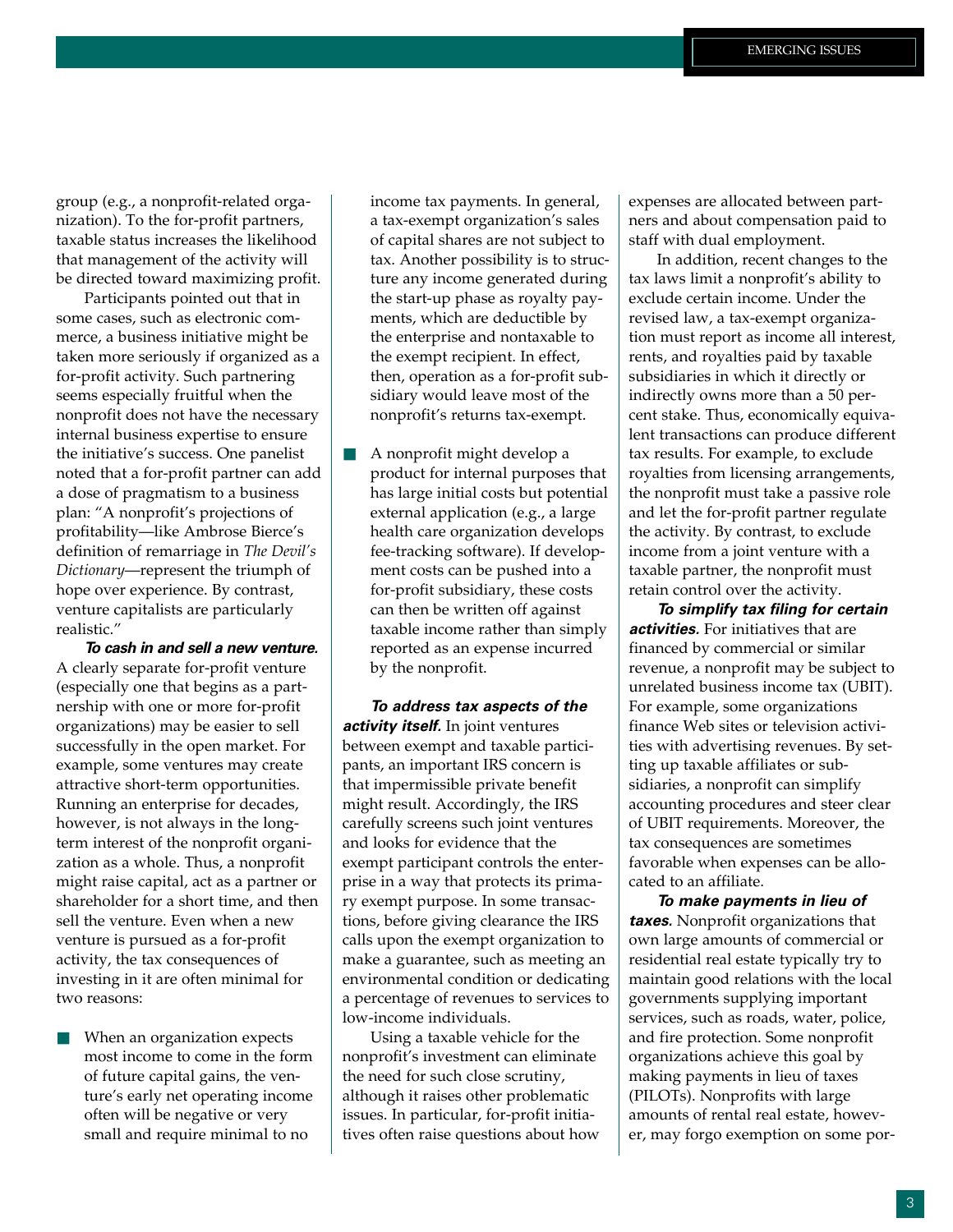tion of their real estate and pay the appropriate property tax. By moving this real estate into the profit sector, an organization will pay some property tax; because of depreciation and interest expenses, however, it often will incur little or no income tax.

#### **Establishing Separate For-Profit Entities**

In addition to engaging in taxable activities with for-profit partners, nonprofit organizations can establish separate entities to pursue related or unrelated activities. An organization can structure these separate entities as for-profit to meet certain objectives.

*To ensure accountability to the IRS.* A nonprofit that operates a forprofit activity directly may face increased scrutiny from the IRS. The IRS generally wants to ensure that the nonprofit governing board protects the charitable purposes of the exempt organization. The nonprofit needs to appropriately reflect any sharing of personnel, facilities, or resources between its for-profit and nonprofit arms. The IRS considers some types of activity, such as management services, to be inherently taxable. To minimize any threat to the exempt status of the nonprofit especially when net income is not likely to be significant—the nonprofit might prefer to relegate the activity to a for-profit subsidiary.

*To maintain accountability to the nonprofit's board and members.* In addition to the IRS, a nonprofit's board and members monitor an organization's adherence to its mission. Several participants gave examples of nonprofits that did not want to give even the appearance of tainted activities or a weakening commitment to their organizations'

primary purposes. As one panelist put it, "Losing your soul is even worse than losing your tax-exempt status—and you might even be able to keep your tax-exempt status." The nonprofit board may lead the charge toward separating nonprofit and forprofit functions, or the officers of the nonprofit may make the separation to ensure that contributors are not misinformed about the exempt organization's main pursuits.

*To limit nonprofit's liability.* By separating activities into different corporations, a nonprofit can sometimes take advantage of the limited liability laws that apply to individual corporations. Bankruptcy laws can make it easier to abandon a failed venture; the ability to contain lawsuits helps protect other parts of the nonprofit.

*To gain some flexibility in compensation.* A taxable entity has more flexibility in the area of compensation. Particular nonprofits may have explicit or implicit caps on employees' salaries to reflect the culture of the organization or to keep salaries from discouraging outside contributions. Within a for-profit entity, such limits often do not apply. When compensation can help attract or retain the talent needed to run a separate activity, an organization might set up a for-profit subsidiary.

A for-profit can also offer additional types of compensation, such as deferred compensation and equitybased compensation (e.g., participating stock, deeply discounted stock, stock appreciation rights, and options of all kinds) to potential leaders of the enterprise. In other cases, the exempt organization might try to increase the compensation of some its own employees by putting them on the for-profit board or by making

them officers with a significant stake in the venture.

Enhanced compensation, however, can be a mixed blessing. First, in some circumstances, the goal of the for-profit entity may be to reduce transparency of the organization's activities. Unlike compensation paid to top officers and board members of the nonprofit, compensation paid by the for-profit subsidiary is not disclosed to the public. With less disclosure, a nonprofit risks becoming less accountable to the public whose support it seeks. Moreover, recent legislation imposes penalties on nonprofit insiders who receive "excess benefits" from the nonprofit and its affiliate combined.

Second, compensation packages offered in the for-profit subsidiary can cause dissension in the ranks. Employees of the exempt entity might want to shift to the for-profit venture if compensation gains are potentially higher. In addition, within a complex organization, these structures can create winners and losers. For example, within a university conducting for-profit scientific research, the biology staff stands to gain more than, say, the humanities staff.

#### **Concerns Raised by the Taxable Activities of Nonprofits**

Most participants at the meeting agreed that the level of taxable activity among nonprofits is small relative to the level of assets. Moreover, this activity is generally confined to welldefined marketplaces and, in many cases, comprises one-time or limited profitability opportunities.

Nonetheless, even a small increase in taxable activities has important implications for the non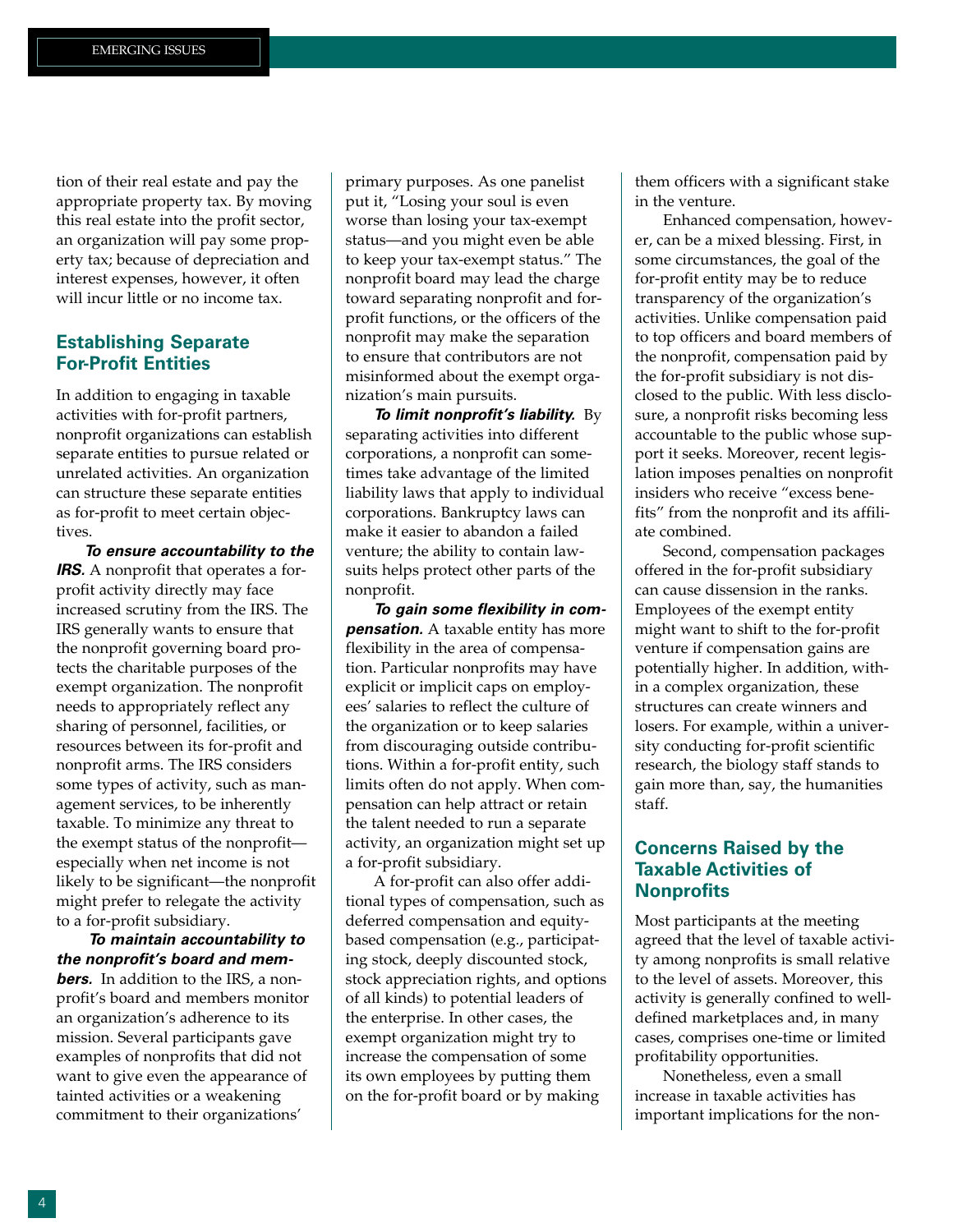profit sector. All charities have some obligation to ensure that assets and human capital within the organization are not diverted toward noncharitable purposes. In addition to legal and tax consequences, nonprofits are governed by other fiduciary obligations to the public and to past donors.

Given the unique legal and social position of nonprofits, the structuring of normally exempt activities as forprofit business raises important regulatory, competitive, and structural questions. As one panelist stated, "We're used to thinking about abuses from for-profits using the exempt form to conduct business activities, but this is the other way around. Instead of tax avoidance, the issues are strategic and philosophical: Is this a prudent or program-related investment? Is there a diversion of charitable assets or nonprofit managers' attention? Do private parties inappropriately benefit?"

States attorneys general and the IRS often find it difficult to measure and monitor a nonprofit's unrelated business activities. Regulating nonprofits has become even more difficult

as a result of the inexpensive, universal marketing opportunities made possible by the Internet. At the same time, nonprofits would like to avoid calls for disclosure of all activities by exempt organizations—not just of unrelated business income earned directly, but of income earned by a taxable affiliate or subsidiary. Any stringent reporting requirement would make nonprofits a less appealing source of capital to commercial partners making taxable investments. It could also provide an unfair advantage to taxable competitors that do not have exempt investors.

The current tax-exemption structure is based on organizational form rather than on specific activities. Nonprofit outputs, however, are difficult to observe and quantify. Consequently, we must rely on proxies to try to ensure that truly charitable activity is undertaken with the charitable contributions of donors. For example, the law, as well as nonprofit boards themselves, prohibits payment of excess compensation or profits to executives.

Profit-seeking activities put pressure on these form-based rules. Moreover, if a nonprofit charges full market prices for otherwise programrelated activities—as is clearly the case with taxable subsidiaries—it can ultimately price some of the very people that it wants to help out of the market. In the long term, the visible commercial activity of a few nonprofits could invite closer scrutiny of the unrelated business income tax. If this kind of activity increases significantly, it could call into question the tax exemption of certain nonprofit industries, or even the exemption of the entire sector.

This line of discussion left participants with a broad, thought-provoking question by the meeting's end: Will we see a transformation of entitybased exemption that requires activities with different levels of social value to adhere to different tax regimes?

#### **Endnotes**

1. This panel was created from an IRS Statistics of Income Division sample that includes all 501c(3) organizations with assets